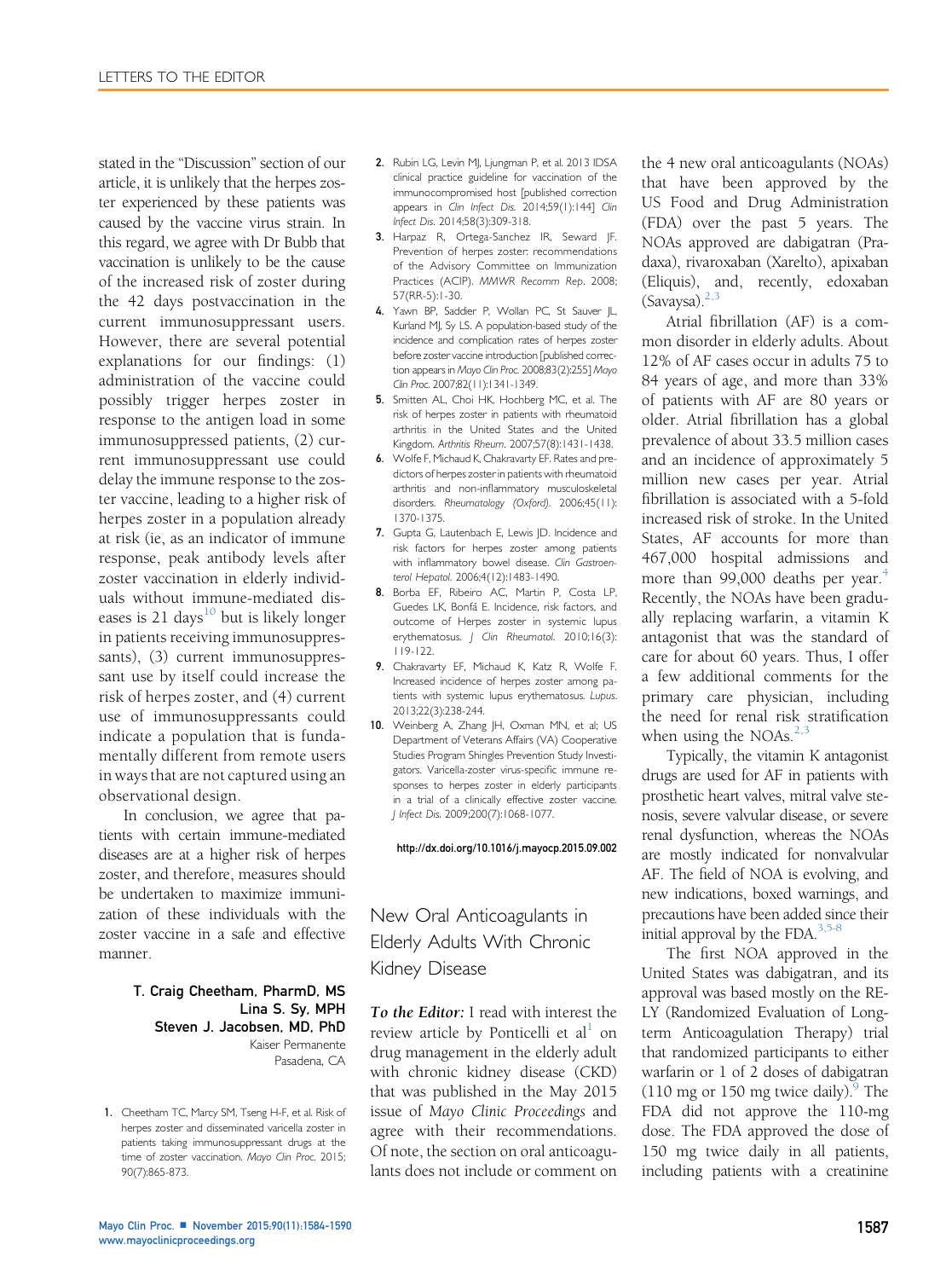<span id="page-1-0"></span>

| TABLE. Dosing of New Oral Anticoagulants Based on Stage of Chronic Kidney Disease <sup>a</sup> |                                                     |                                           |                                                                     |                                                                          |                                                                                                             |                                                                   |
|------------------------------------------------------------------------------------------------|-----------------------------------------------------|-------------------------------------------|---------------------------------------------------------------------|--------------------------------------------------------------------------|-------------------------------------------------------------------------------------------------------------|-------------------------------------------------------------------|
| Stages of<br>chronic kidney<br>disease (CKD)                                                   | Estimated<br>glomerular filtra-<br>tion rate (eGFR) | Description                               | Dabigatran<br>(Pradaxa) dose<br>for NVAF and<br>DVT/PE <sup>b</sup> | Rivaroxaban (Xarelto)<br>dose for NVAF, DVT/<br>$PEc/stroke$ prophylaxis | Apixaban (Eliquis) dose for<br>NVAF, DVT/PE, <sup>d</sup> and<br>reduction of embolism/<br>stroke treatment | Edoxaban<br>(Savaysa) dose for<br>NVAF and DVT/<br>PE treatment   |
| <b>CKD1</b>                                                                                    | >90 mL/min per<br>$1.73 \text{ m}^2$                | Renal injury<br>without<br>decreased eGFR | 150 mg twice<br>daily                                               | 20 mg daily;<br>HR: 10 mg daily<br>KR: 10 mg daily                       | 5 mg bid;<br>HR: 2.5 mg bid<br>KR: 2.5 mg bid                                                               | eGFR >95: avoid<br>eGFR 90-95:<br>60 mg daily <sup>e</sup>        |
| CKD <sub>2</sub>                                                                               | 60-89 mL/min<br>per 1.73 $m^2$                      | Mildly decreased<br>eGFR                  | 150 mg twice<br>daily                                               | 20 mg daily;<br>HR: 10 mg daily<br>KR: 10 mg daily                       | 5 mg bid;<br>HR: 2.5 mg bid<br>KR: 2.5 mg bid                                                               | 60 mg daily $e$                                                   |
| CKD <sub>3</sub>                                                                               | 30-59 mL/min<br>per 1.73 $m2$                       | Moderately<br>decreased eGFR              | 150 mg twice<br>daily                                               | 15 mg daily;<br>HR: 10 mg daily<br>KR: 10 mg daily                       | $2.5 \text{ mg bid}$ ;<br>HR: 2.5 mg bid<br>KR: 2.5 mg bid                                                  | 60 mg daily, $^e$<br>30 mg daily if used<br>with P-gp<br>inducers |
| CKD4                                                                                           | $15-29$ mL/min<br>per 1.73 $m2$                     | Severely decreased 75 mg twice<br>eGFR    | daily                                                               | 15 mg daily;<br>HR: 10 mg daily<br>KR: 10 mg daily                       | $2.5 \text{ mg bid}$ ;<br>HR: 2.5 mg bid<br>KR: 2.5 mg bid                                                  | 30 mg daily                                                       |
| CKD <sub>5</sub>                                                                               | $<$ 15 mL/min per<br>$1.73 \text{ m}^2$             | Renal failure                             | Avoid                                                               | Avoid                                                                    | Avoid;<br>HD: 2.5-5 mg bid                                                                                  | Avoid                                                             |

 $a_{\text{bid}}$  = twice a day; DVT = deep venous thrombosis; HD = hemodialysis; HR = prophylaxis of DVT following hip replacement; KR = prophylaxis of DVT following knee replacement; NVAF = nonvalvular atrial fibrillation; PE= pulmonary embolism; P-gp = permeability glycoprotein; Rx = treatment.

**Dabigatran dose for DVT and PE Rx following 5-10 days of initial Rx with parenteral anticoagulant. It is also approved for RRR (reduction in the risk of recurrence) of DVT** and PE for CKD1-3 but not dose provided for CKD4 -5.

c Xarelto for the Rx of DVT, PE, and RRR dose is 15 mg bid for first 21 days. Thereafter, 20 mg daily.

dEliquis for Rx of DVT and PE: 10 mg bid for 7 days, followed by 5 mg bid. For RRR DVT and PE following initial Rx is 2.5 mg bid.

eSavaysa dose for DVT and PE: following 5-10 days of initial Rx with parenteral anticoagulant.

Data from Cleve Clin J Med,<sup>[2](#page-2-0)</sup> El Paso Physician,<sup>[3](#page-2-0)</sup> and prescribing information for Pradaxa, Xarelto, Eliquis, and Savaysa. From El Paso Physician,<sup>3</sup> with permission.

clearance of 15 to 30 mL/min per 1.73  $m^2$  (to convert values to mL/s per  $m^2$ , multiply by 0.0167).<sup>[10-13](#page-2-0)</sup> This range corresponds to an estimated glomerular filtration rate (eGFR) of 15 to 29 mL/min per 1.73  $m<sup>2</sup>$  or a diagnosis of CKD stage 4 (CKD4). This dosing scheme is in stark contrast to doses used in more than 70 countries worldwide, where the 150-mg dose is contraindicated in CKD4. $^{13}$  $^{13}$  $^{13}$  As in most drug trials, patients with CKD4 were excluded in the RE-LY trial. $9,12,13$  Not surprisingly, 3781 serious adverse effects were noted in the 2011 US postmarketing experience with dabigatran. These events included death (452 cases), hemorrhage (2367 cases), acute renal failure (291 cases), stroke (644 cases), and suspected liver failure  $(15 \text{ cases})$ .<sup>[12](#page-2-0)</sup> Thirteen months

after dabigatran initial approval in the United States, the manufacturer changed the dose and product guidelines. The new dosage is 75 mg twice daily for patients with a creatinine clearance of 15 to 30 mL/min per 1.73  $m^2$  or CKD4.<sup>[11-13](#page-2-0)</sup>

To avoid some of the clinical problems noted with dabigatran, a simple renal risk stratification guideline was proposed that includes the determination of the eGFR that uses serum creatinine for the Modification of Diet in Renal Disease (MDRD) for-mula and CKD stage.<sup>[2](#page-2-0)</sup> The MDRD formula is used by most US laboratories and includes 4 variables: serum creatinine level, age, sex, and race. The MDRD formula is more accurate than the Cockcroft-Gault equation  $(CGe)$  described 39 years ago,  $14$ which was used in the RE-LY trial.

The CGe was developed before the availability of standardized creatinine assays, and it is estimated that its use results in a 10% to 40% overestimate of creatinine clearance.<sup>[15](#page-2-0)</sup> Indirect support for using a renal risk stratification comes from a recent study by Reilly et al. $^{16}$  $^{16}$  $^{16}$  They reported that renal function was the most important determinant of dabigatran concentration, and age is the most important covariate.<sup>[16](#page-2-0)</sup>

Most US laboratories now provide an eGFR and the stage of  $CKD.<sup>2,3</sup>$ Thus, if dabigatran is used, one should follow current manufactures' dosing guidelines for patients with CKD stages 1 through 3, ie, 150 mg twice daily. If CKD4 is detected, the updated recommended dosage is 75 mg twice daily. If the patient has stage 5 CKD (eGFR,  $<$ 15 mL/min per 1.73 m<sup>2</sup>), dabigatran